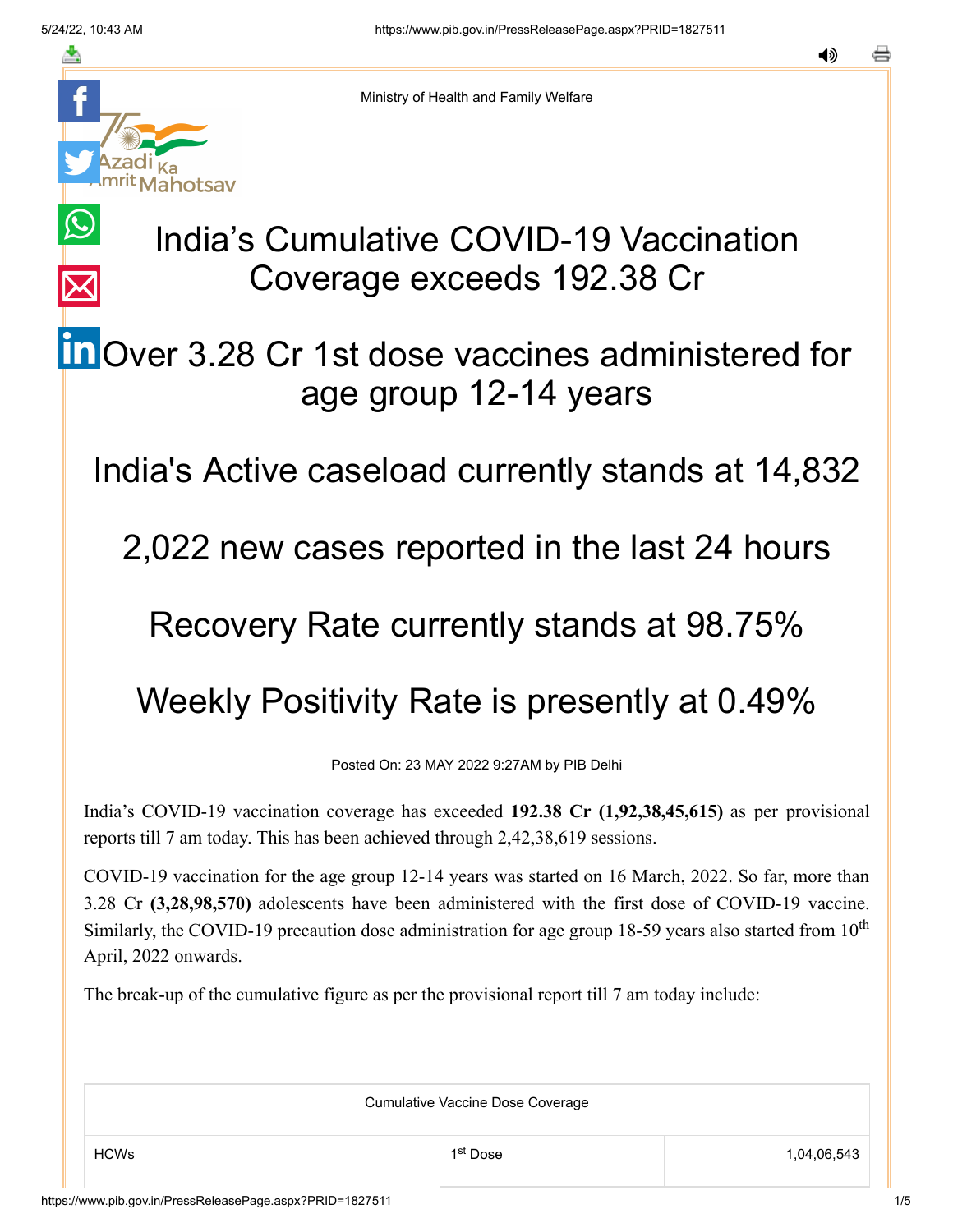| Total                  |                        | 1,92,38,45,615 |
|------------------------|------------------------|----------------|
| <b>Precaution Dose</b> |                        | 3,28,49,611    |
|                        | <b>Precaution Dose</b> | 1,75,22,134    |
|                        | 2 <sup>nd</sup> Dose   | 11,86,19,321   |
| Over 60 years          | 1st Dose               | 12,70,54,233   |
|                        | <b>Precaution Dose</b> | 11,84,982      |
|                        | $2^{\rm nd}$ Dose      | 19,02,51,150   |
| Age Group 45-59 years  | 1 <sup>st</sup> Dose   | 20,31,97,206   |
|                        | <b>Precaution Dose</b> | 5,99,690       |
|                        | 2 <sup>nd</sup> Dose   | 48,74,05,133   |
| Age Group 18-44 years  | 1st Dose               | 55,68,61,124   |
|                        | 2 <sup>nd</sup> Dose   | 4,48,68,847    |
| Age Group 15-18 years  | 1 <sup>st</sup> Dose   | 5,91,96,768    |
|                        | 2 <sup>nd</sup> Dose   | 1,42,09,586    |
| Age Group 12-14 years  | 1 <sup>st</sup> Dose   | 3,28,98,570    |
|                        | <b>Precaution Dose</b> | 84,21,873      |
|                        | 2 <sup>nd</sup> Dose   | 1,75,74,512    |
| LWs                    | 1 <sup>st</sup> Dose   | 1,84,18,286    |
|                        | <b>Precaution Dose</b> | 51,20,932      |
|                        | 2 <sup>nd</sup> Dose   | 1,00,34,725    |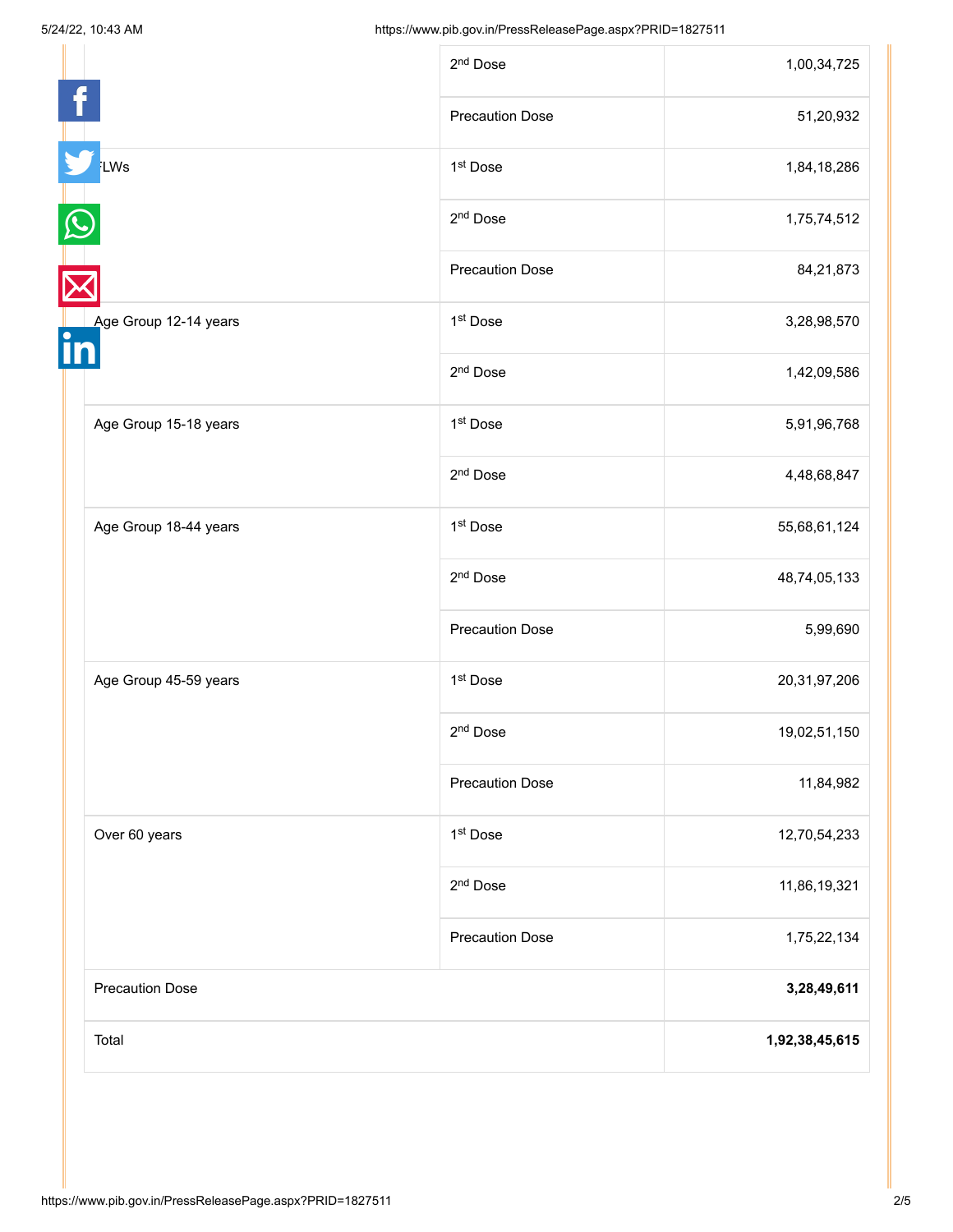India's Active Caseload currently stands at **14,832.** Active cases now constitute **0.03%** of the country's



Consequently, India's recovery rate stands at **98.75%. 2,099** patients have recovered in the last 24 hours and the cumulative tally of recovered patients (since the beginning of the pandemic) is now at **4,25,99,102.**



**2,022 new cases** were reported in the last 24 hours.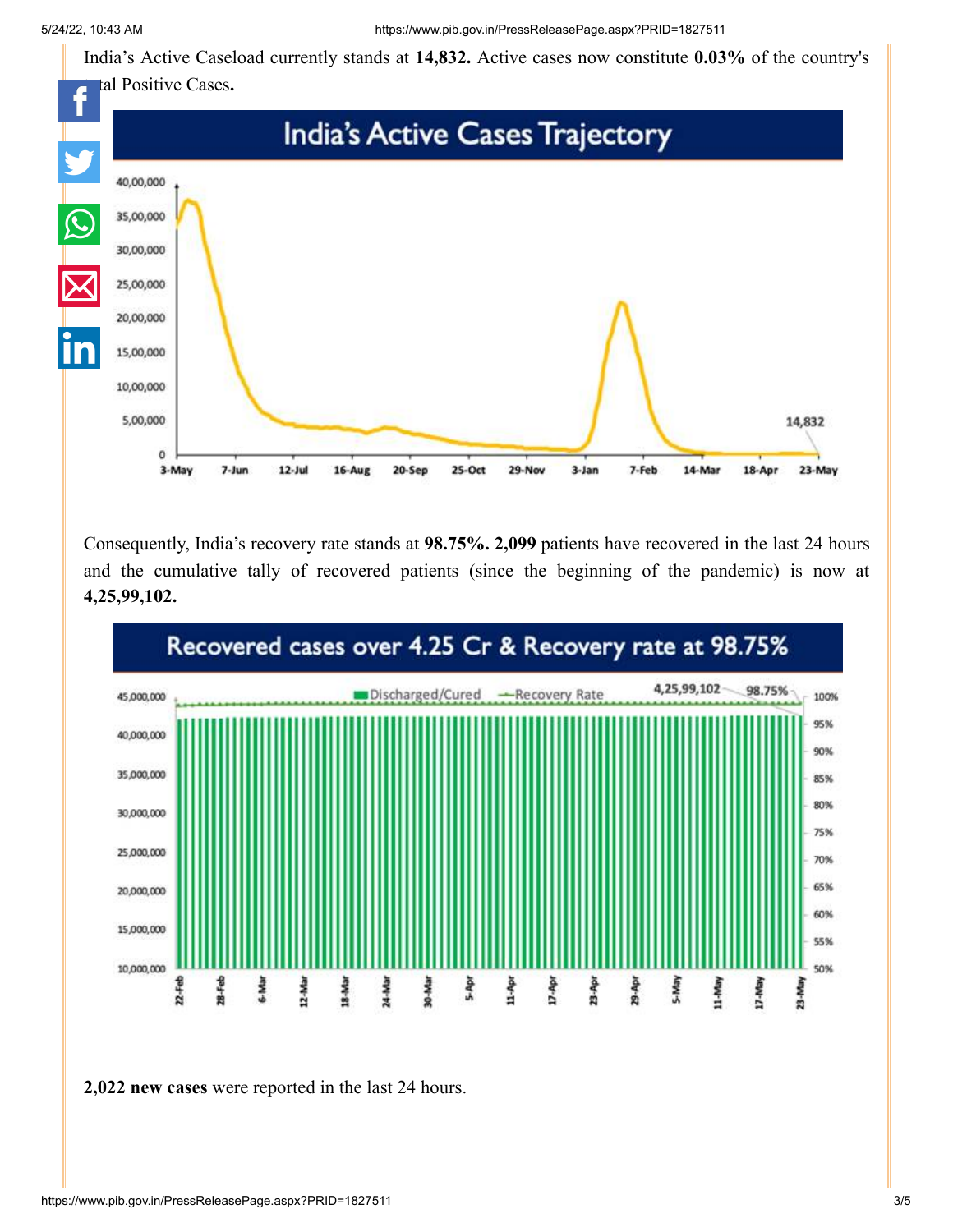5/24/22, 10:43 AM https://www.pib.gov.in/PressReleasePage.aspx?PRID=1827511



The last 24 hours saw a total of **2,94,812** COVID-19 tests being conducted. India has so far conducted over **84.70 Cr (84,70,92,226)** cumulative tests.

**Weekly Positivity Rate** in the country currently **stands at 0.49%** and the **Daily Positivity rate is reported to be 0.69%.**